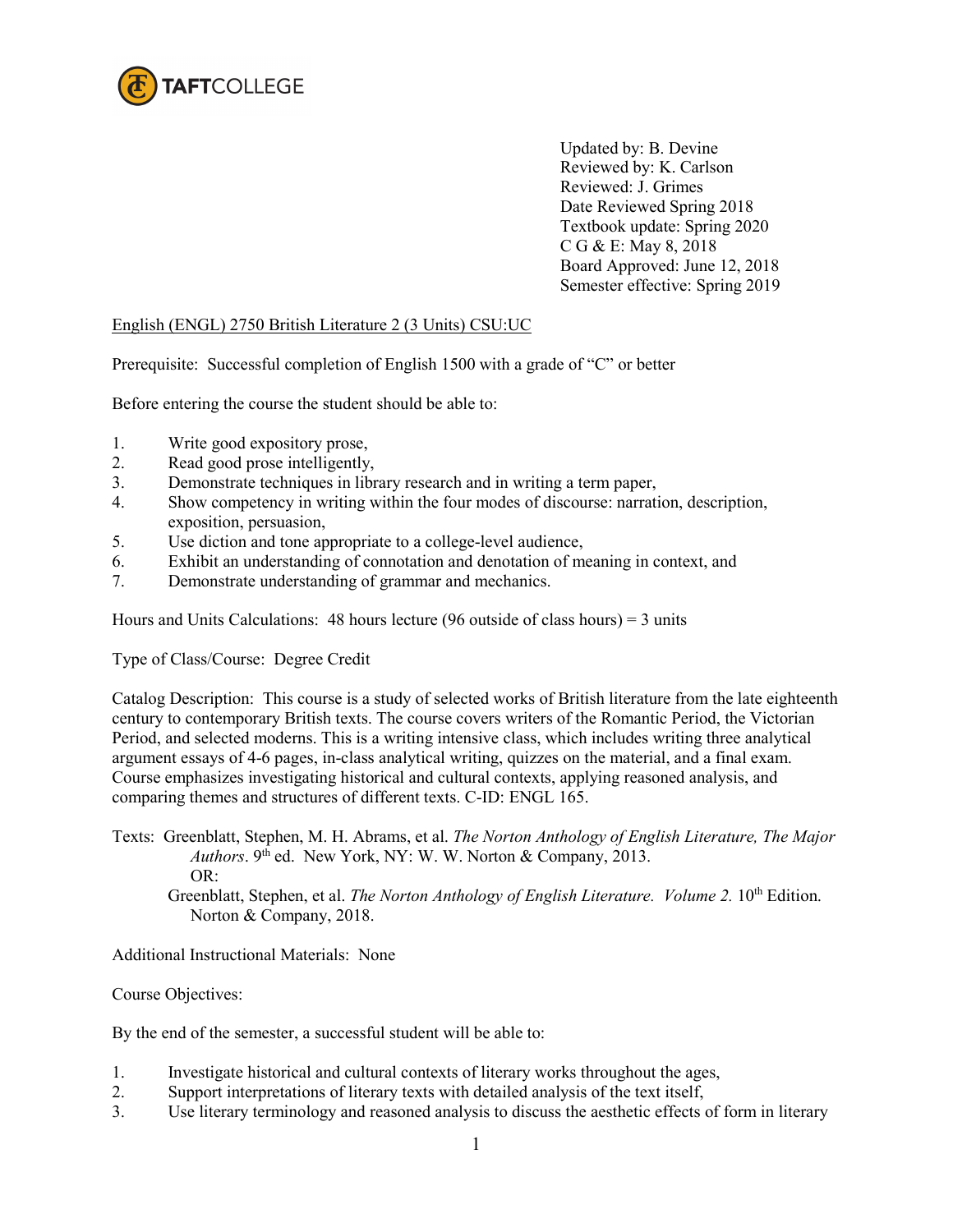

works,

- 4. Compare themes, content, and form of texts from different time periods while applying their knowledge of changing cultural and historical contexts,
- 5. Compare traditions and value systems within British culture and relate these comparisons to literary texts,
- 6. Evaluate credibility of secondary sources,
- 7. Synthesize secondary sources, whether criticism or background materials, into discussion of primary literary texts,
- 8. Apply critical thinking to literary interpretation and analysis, and
- 9. Demonstrate understanding of appropriate academic discourse and the conventions of literary analysis

Course Scope and Content:

- A. Claim, premise, evidence
- B. Induction
- C. Deduction
- D. Inference
- 
- E. Assumption<br>F. Logical falls Logical fallacies
- G. Argumentative writing about literature

## Unit II Methodology

- A. Literary interpretation
- B. Literary analysis
- C. Identification and application of cultural context
- D. Evaluation of sources

## Unit III The Romantic Period (1785-1830)

- A. Barbauld
- B. Smith
- C. Blake
- D. Burns
- E. Wollstonecraft
- F. Wordsworth
- G. Coleridge
- H. Byron
- I. Shelley
- J. Clare
- K. Hemans
- L. Keats

## Unit IV The Victorian Age (1830-1901)

- A. Carlyle
- B. Browning, Elizabeth Barrett
- C. Tennyson
- D. Gaskell
- E. Browning, Robert
- F. Arnold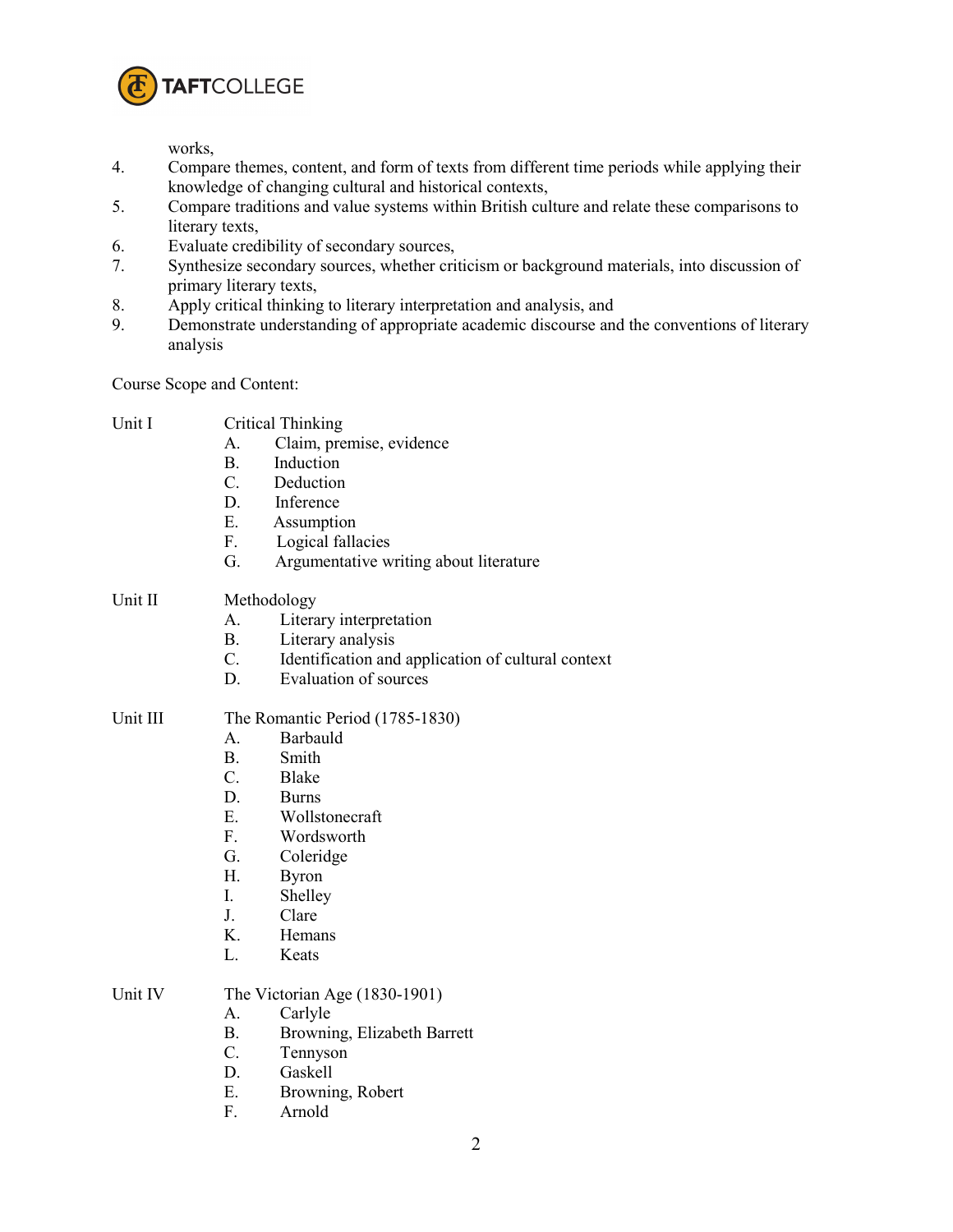

- G. Rossetti
- H. Hopkins
- I. Stevenson
- J. Wilde
- K. Kipling

Unit V The Twentieth Century

- A. Hardy
- B. Conrad
- C. Yeats
- D. Woolf
- E. Joyce
- F. Lawrence
- G. Eliot
- H. Mansfield
- I. Beckett
- J. Auden
- K. Thomas
- L. Larkin
- M. Heaney
- N. Rushdie
- O. Carson
- P. Fowles

Note: specific authors selected here can be varied according to instructor's professional prerogative.

Learning Activities Required Outside of Class:

The students in this class will spend a minimum of 6 hours per week outside of the regular class time doing the following:

- 1. Reading,
- 2. Homework,
- 3. Research, and
- 4. Writing.

Methods of Instruction:

- 1. Lecture and class discussions based on reading assignments,
- 2. Audiovisual presentations, and
- 3. Group and individual panels and presentations.

Methods of Evaluation:

- 1. Brief writing assignments,
- 2. Quizzes,
- 3. Essays,
- 4. Research paper using primary and secondary sources, and
- 5. Oral presentations.